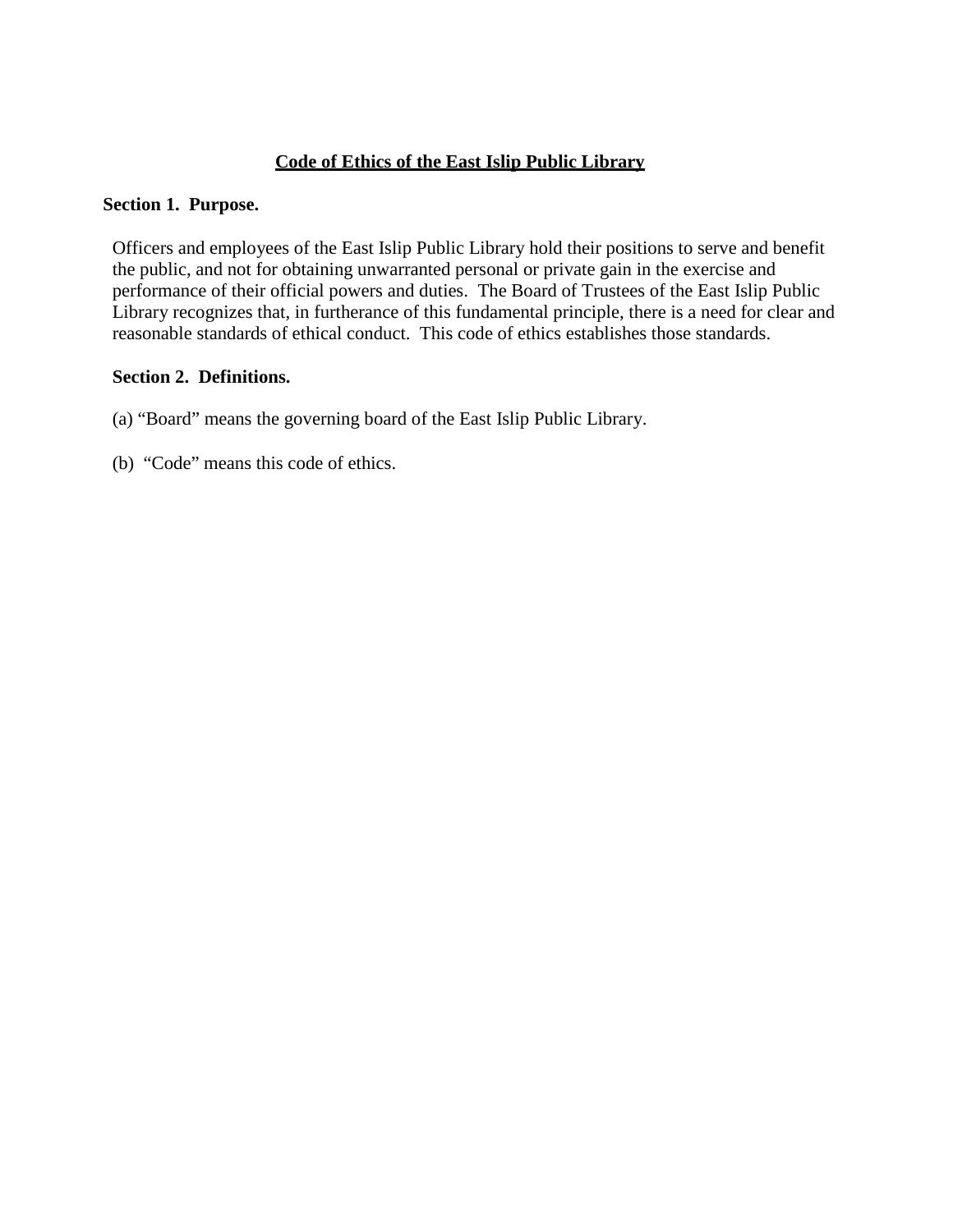(c) "Interest" means a direct or indirect financial or material benefit, but does not include any benefit arising from the provision or receipt of any services generally available to the residents or taxpayers of the municipality or an area of the municipality, or a lawful class of such residents or taxpayers. A municipal officer or employee is deemed to have an interest in any private organization when he or she, his or her spouse, or a member of his or her household, is an owner, partner, member, director, officer, employee, or directly or indirectly owns or controls more than 5% of the organization's outstanding stock.

(d) "Municipality" means East Islip Public Library. The word "municipal" refers to the municipality.

(e) "Municipal officer or employee" means a paid or unpaid officer or employee of the East Islip Public Library, including, but not limited to, the members of any municipal board.

(f) "Relative" means a spouse, parent, step-parent, sibling, step-sibling, sibling's spouse, child, step-child, uncle, aunt, nephew, niece, first cousin, or household member of a municipal officer or employee, and individuals having any of these relationships to the spouse of the officer or employee.

# **Section 3. Applicability.**

This code of ethics applies to the officers and employees of the East Islip Public Library, and shall supersede any prior municipal code of ethics. The provisions of this code of ethics shall apply in addition to all applicable State and local laws relating to conflicts of interest and ethics including, but not limited to, article 18 of the General Municipal Law and all rules, regulations, policies and procedures of the East Islip Public Library .

# **Section 4. Prohibition on use of municipal position for personal or private gain.**

No municipal officer or employee shall use his or her municipal position or official powers and duties to secure a financial or material benefit for himself or herself, a relative, or any private organization in which he or she is deemed to have an interest.

# **Section 5. Disclosure of interest in legislation and other matters.**

(a) Whenever a matter requiring the exercise of discretion comes before a municipal officer or employee, either individually or as a member of a board, and disposition of the matter could result in a direct or indirect financial or material benefit to himself or herself, a relative, or any private organization in which he or she is deemed to have an interest, the municipal officer or employee shall disclose in writing the nature of the interest.

(b) The disclosure shall be made when the matter requiring disclosure first comes before the municipal officer or employee, or when the municipal officer or employee first acquires knowledge of the interest requiring disclosure, whichever is earlier.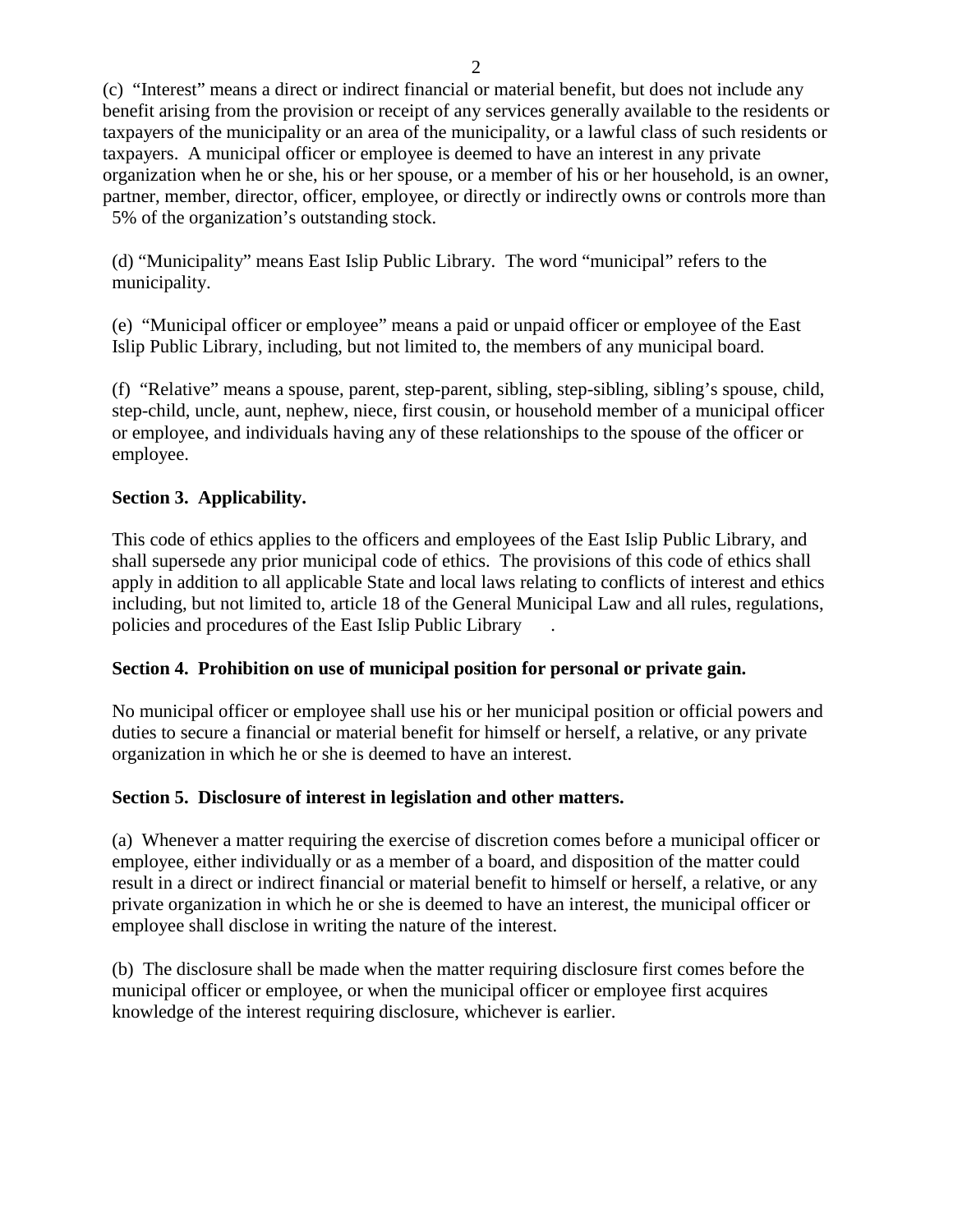(c) In the case of a person serving in an elective office, the disclosure shall be filed with the governing board of the municipality. In all other cases, the disclosure shall be filed with the person's supervisor or, if the person does not have a supervisor, the disclosure shall be filed with the municipal officer, employee or board having the power to appoint to the person's position. In addition, in the case of a person serving on a municipal board, a copy of the disclosure shall be filed with the board. Any disclosure made to a board shall be made publicly at a meeting of the board and must be included in the minutes of the meeting.

### **Section 6. Recusal and abstention.**

(a) No municipal officer or employee may participate in any decision or take any official action with respect to any matter requiring the exercise of discretion, including discussing the matter and voting on it, when he or she knows or has reason to know that the action could confer a direct or indirect financial or material benefit on himself or herself, a relative, or any private organization in which he or she is deemed to have an interest.

(b) In the event that this section prohibits a municipal officer or employee from exercising or performing a power or duty:

(1) if the power or duty is vested in a municipal officer as a member of a board, then the power or duty shall be exercised or performed by the other members of the board; or

(2) if the power or duty that is vested in a municipal officer individually, then the power or duty shall be exercised or performed by his or her deputy or, if the officer does not have a deputy, the power or duty shall be performed by another person to whom the officer may lawfully delegate the function.

(3) if the power or duty is vested in a municipal employee, he or she must refer the matter to his or her immediate supervisor, and the immediate supervisor shall designate another person to exercise or perform the power or duty.

# **Section 7. Prohibition inapplicable; disclosure, recusal and abstention not required.**

(a) This code's prohibition on use of a municipal position (section 4), disclosure requirements (section 5), and requirements relating to recusal and abstention (section 6), shall not apply with respect to the following matters:

(1) adoption of the municipality's annual budget;

(2) any matter requiring the exercise of discretion that directly affects any of the following groups of people or a lawful class of such groups:

(i) all municipal officers or employees;

(ii) all residents or taxpayers of the municipality or an area of the municipality; or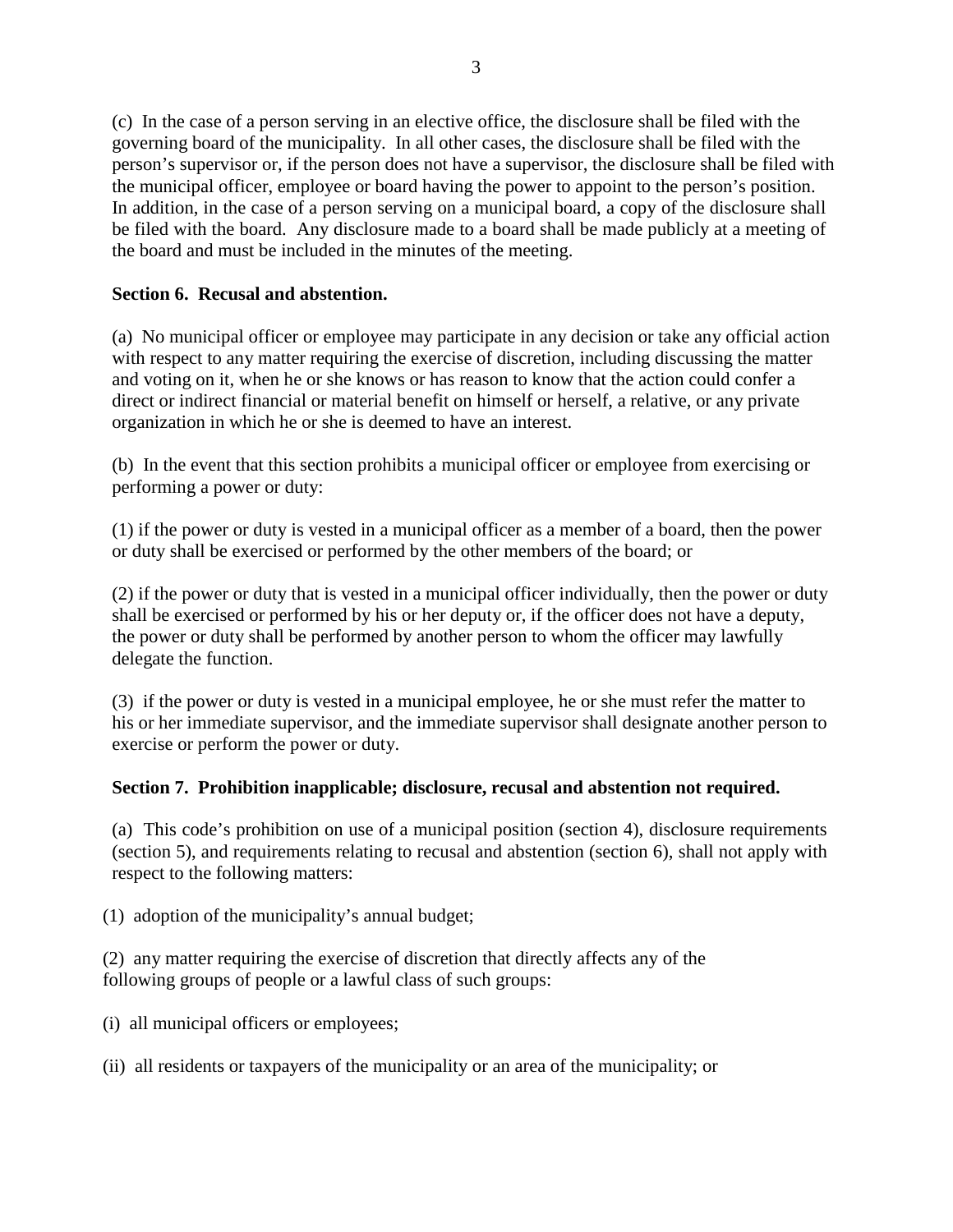(iii) the general public; or

(3) any matter that does not require the exercise of discretion.

(b) Recusal and abstention shall not be required with respect to any matter:

(1) which comes before a board when a majority of the board's total membership would otherwise be prohibited from acting by section 6 of this code;

(2) which comes before a municipal officer when the officer would be prohibited from acting by section 6 of this code and the matter cannot be lawfully delegated to another person.

### **Section 8. Investments in conflict with official duties.**

(a) No municipal officer or employee may acquire the following investments:

(1) investments that can be reasonably expected to require more than sporadic recusal and abstention under section 6 of this code; or

(2) investments that would otherwise impair the person's independence of judgment in the exercise or performance of his or her official powers and duties.

(b) This section does not prohibit a municipal officer or employee from acquiring any other investments or the following assets:

(1) real property located within the municipality and used as his or her personal residence;

(2) less than five percent of the stock of a publicly traded corporation; or

(3) bonds or notes issued by the municipality and acquired more than one year after the date on which the bonds or notes were originally issued.

# **Section 9. Private employment in conflict with official duties.**

No municipal officer or employee, during his or her tenure as a municipal officer or employee, may engage in any private employment, including the rendition of any business, commercial, professional or other types of services, when the employment:

(a) can be reasonably expected to require more than sporadic recusal and abstention pursuant to section 6 of this code;

(b) can be reasonably expected to require disclosure or use of confidential information gained by reason of serving as a municipal officer or employee;

(c) violates section 805-a(1)(c) or (d) of the General Municipal Law; or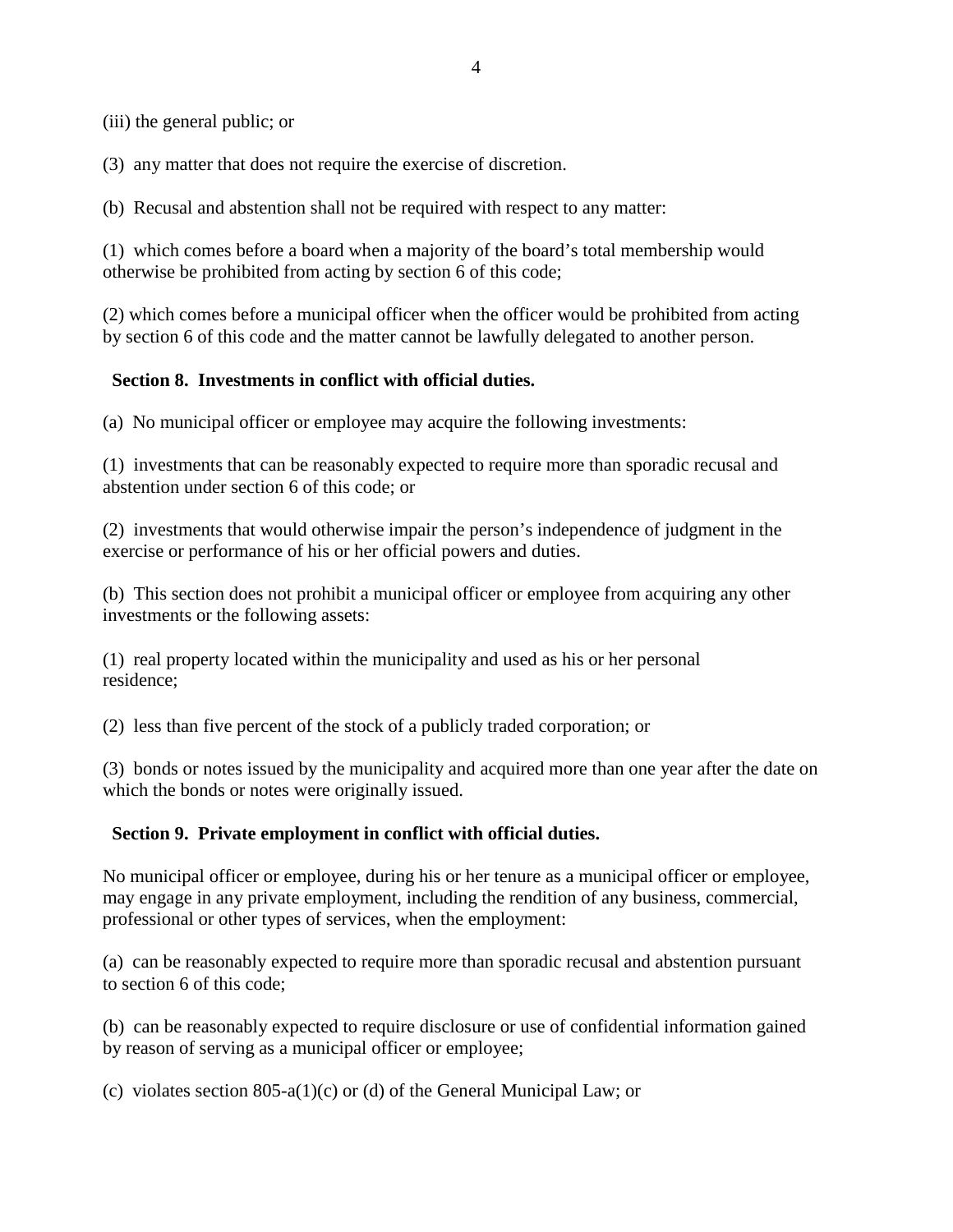(d) requires representation of a person or organization other than the municipality in connection with litigation, negotiations or any other matter to which the municipality is a party.

# **Section 10. Future employment.**

(a) No municipal officer or employee may ask for, pursue or accept a private post-government employment opportunity with any person or organization that has a matter requiring the exercise of discretion pending before the municipal officer or employee, either individually or as a member of a board, while the matter is pending or within the 30 days following final disposition of the matter.

(b) No municipal officer or employee, for the two-year period after serving as a municipal officer or employee, may represent or render services to a private person or organization in connection with any matter involving the exercise of discretion before the municipal office, board, department or comparable organizational unit for which he or she serves.

(c) No municipal officer or employee, at any time after serving as a municipal officer or employee, may represent or render services to a private person or organization in connection with any particular transaction in which he or she personally and substantially participated while serving as a municipal officer or employee.

# **Section 11. Personal representations and claims permitted.**

This code shall not be construed as prohibiting a municipal officer or employee from:

(a) representing himself or herself, or his or her spouse or minor children before the municipality; or

(b) asserting a claim against the municipality on his or her own behalf, or on behalf of his or her spouse or minor children.

# **Section 12. Use of municipal resources**

(a) Municipal resources shall be used for lawful municipal purposes. Municipal resources include, but are not limited to, municipal personnel, and the municipality's money, vehicles, equipment, materials, supplies or other property.

(b) No municipal officer or employee may use or permit the use of municipal resources for personal or private purposes, but this provision shall not be construed as prohibiting:

(1) any use of municipal resources authorized by law or municipal policy;

(2) the use of municipal resources for personal or private purposes when provided to a municipal officer or employee as part of his or her compensation; or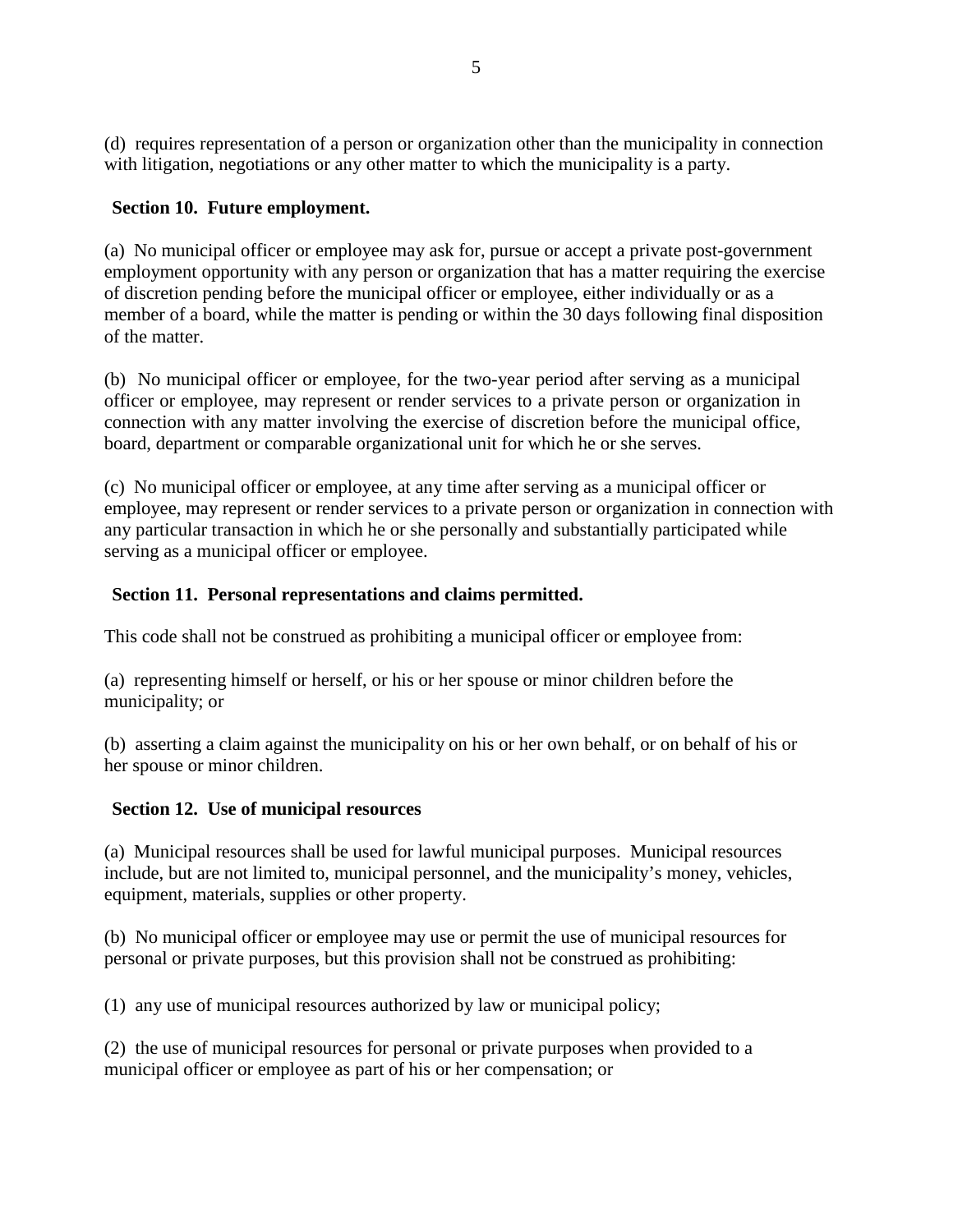(3) the occasional and incidental use during the business day of municipal telephones and computers for necessary personal matters such as family care and changes in work schedule.

(c) No municipal officer or employee shall cause the municipality to spend more than is reasonably necessary for transportation, meals or lodging in connection with official travel.

### **Section 13. Interests in Contracts.**

(a) No municipal officer or employee may have an interest in a contract that is prohibited by section 801 of the General Municipal Law.

(b) Every municipal officer and employee shall disclose interests in contracts with the municipality at the time and in the manner required by section 803 of the General Municipal Law.

### **Section 14. Nepotism.**

Except as otherwise required by law:

(a) No municipal officer or employee, either individually or as a member of a board, may participate in any decision specifically to appoint, hire, promote, discipline or discharge a relative for any position at, for or within the municipality or a municipal board.

(b) No municipal officer or employee may supervise a relative in the performance of the relative's official powers or duties.

# **Section 15. Political Solicitations.**

(a) No municipal officer or employee shall directly or indirectly to compel or induce a subordinate municipal officer or employee to make, or promise to make, any political contribution, whether by gift of money, service or other thing of value.

(b) No municipal officer or employee may act or decline to act in relation to appointing, hiring or promoting, discharging, disciplining, or in any manner changing the official rank, status or compensation of any municipal officer or employee, or an applicant for a position as a municipal officer or employee, on the basis of the giving or withholding or neglecting to make any contribution of money or service or any other valuable thing for any political purpose.

# **Section 16. Confidential Information.**

No municipal officer or employee who acquires confidential information in the course of exercising or performing his or her official powers or duties may disclose or use such information unless the disclosure or use is required by law or in the course of exercising or performing his or her official powers and duties.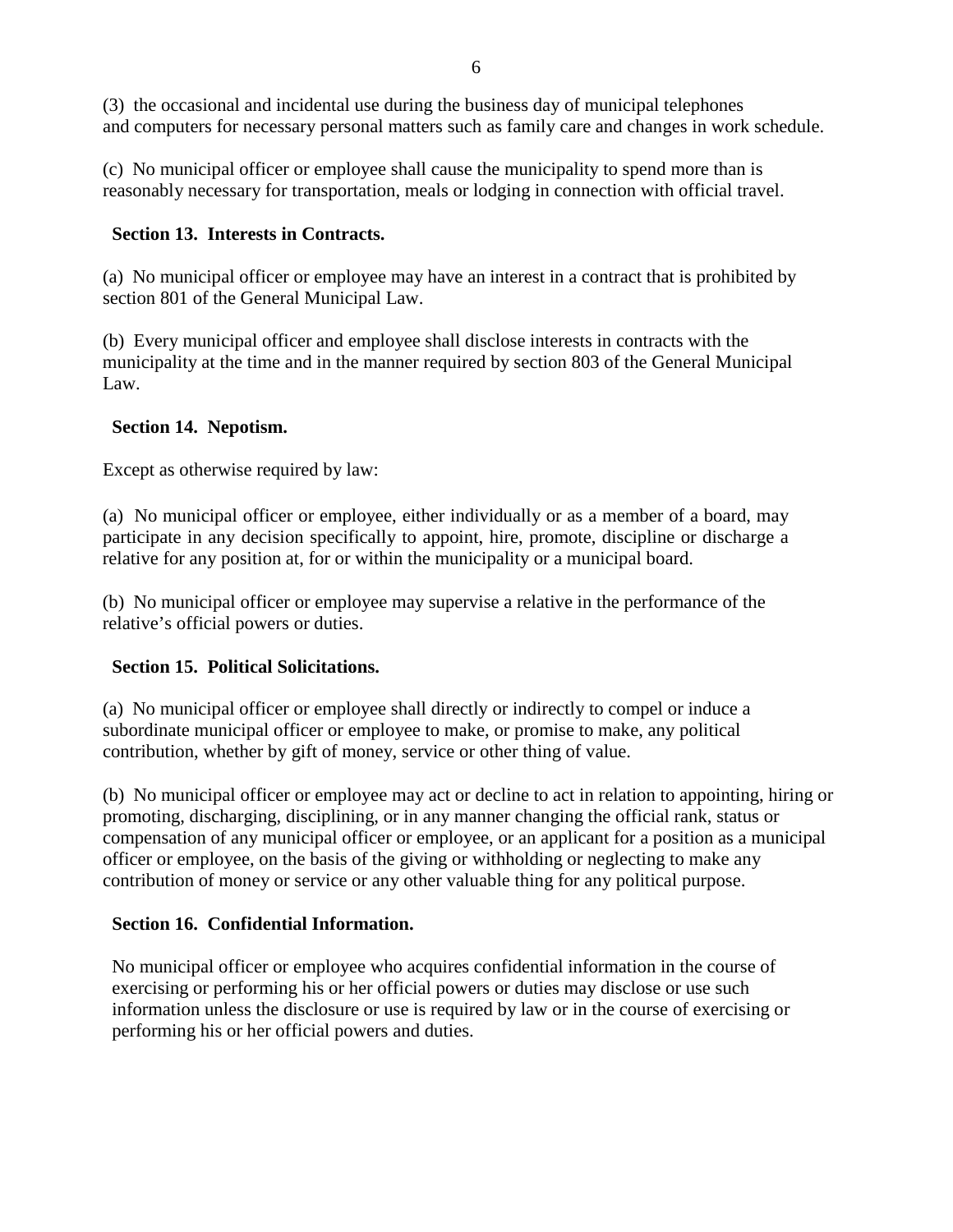### **Section 17. Gifts.**

(a) No municipal officer or employee shall solicit, accept or receive a gift in violation of section 805-a(1)(a) of the General Municipal Law as interpreted in this section.

(b) No municipal officer or employee may directly or indirectly solicit any gift.

(c) No municipal officer or employee may accept or receive any gift, or multiple gifts from the same donor, having an annual aggregate value of seventy-five dollars or more when:

(1) the gift reasonably appears to be intended to influence the officer or employee in the exercise or performance of his or her official powers or duties;

(2) the gift could reasonably be expected to influence the officer or employee in the exercise or performance of his or her official powers or duties; or

(3) the gift is intended as a reward for any official action on the part of the officer or employee.

(d) For purposes of this section, a "gift" includes anything of value, whether in the form of money, service, loan, travel, entertainment, hospitality, thing or promise, or in any other form. The value of a gift is the gift's fair market value, determined by the retail cost of the item or a comparable item. The fair market value of a ticket entitling the holder to food, refreshments, entertainment, or any other benefit is the face value of the ticket, or the actual cost to the donor, whichever is greater. Determination of whether multiple gifts from a single donor exceed seventy-five dollars must be made by adding together the value of all gifts received from the donor by an officer or employee during the twelve-month period preceding the receipt of the most recent gift.

(e) (1) A gift to a municipal officer or employee is presumed to be intended to influence the exercise or performance of his or her official powers or duties when the gift is from a private person or organization that seeks municipal action involving the exercise of discretion by or with the participation of the officer or employee.

(2) A gift to a municipal officer or employee is presumed to be intended as a reward for official action when the gift is from a private person or organization that has obtained municipal action involving the exercise of discretion by or with the participation of the officer or employee during the preceding twelve months.

(f) This section does not prohibit any other gift, including:

(1) gifts made to the municipality;

(2) gifts from a person with a family or personal relationship with the officer or employee when the circumstances make it clear that the personal relationship, rather than the recipient's status as a municipal officer or employee, is the primary motivating factor for the gift;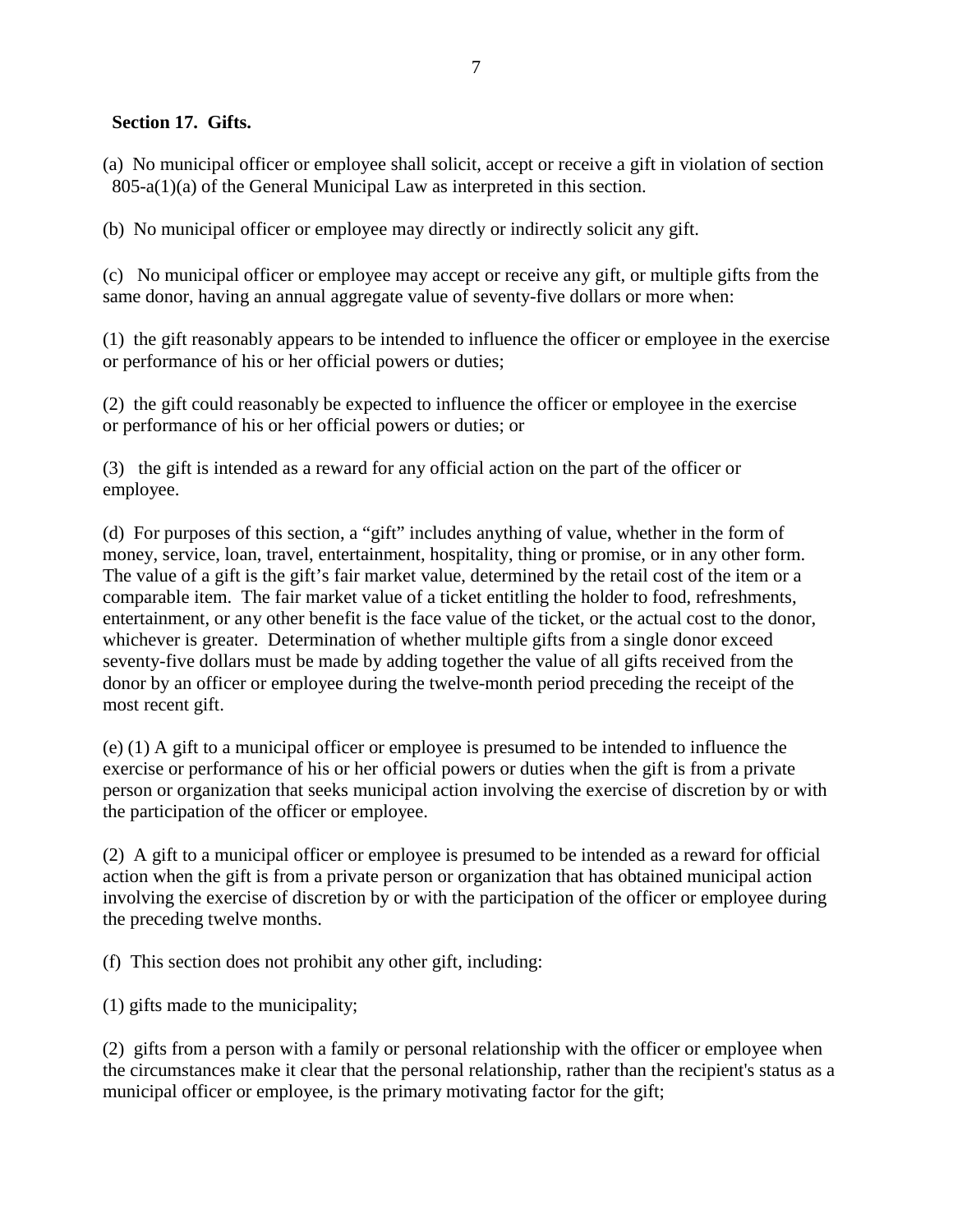(3) gifts given on special occasions, such as marriage, illness, or retirement, which are modest, reasonable and customary;

(4) unsolicited advertising or promotional material of little intrinsic value, such as pens, pencils, note pads, and calendars;

(5) awards and plaques having a value of seventy-five dollars or less which are publicly presented in recognition of service as a municipal officer or employee, or other service to the community; or

(6) meals and refreshments provided when a municipal officer or employee is a speaker or participant at a job-related professional or educational conference or program and the meals and refreshments are made available to all participants.

# **Section 18. Board of Ethics.**

(a) There is hereby established a board of ethics for the municipality. The board of ethics shall consist of three members, a majority of whom shall not be officers or employees of the municipality, but at least one of whom must be a municipal officer or employee. The members of such board of ethics shall be appointed by the East Islip Public Library Board of Trustees, serve at the pleasure of the appointing authority, and receive no salary or compensation for their services as members of the board of ethics.

(b) The board of ethics shall render advisory opinions to the officers and employees of the East Islip Public Library with respect to article 18 of the General Municipal Law and this code. Such advisory opinions must be rendered pursuant to the written request of any such officer or employee under such rules and regulations as the board of ethics may prescribe. The board of ethics shall have the advice of legal counsel employed by the board, or if none, the municipality's legal counsel. In addition, the board of ethics may make recommendations with respect to the drafting and adoption of a code of ethics, or amendments thereto, upon the request of the Board of Trustees of the Est Islip Public Library.

# **Section 19. Posting and distribution.**

(a) The Library Director must promptly cause a copy of this code, and a copy of any amendment to this code, to be posted publicly and conspicuously in each building under the municipality's control. The code must be posted within ten days following the date on which the code takes effect. An amendment to the code must be posted within ten days following the date on which the amendment takes effect.